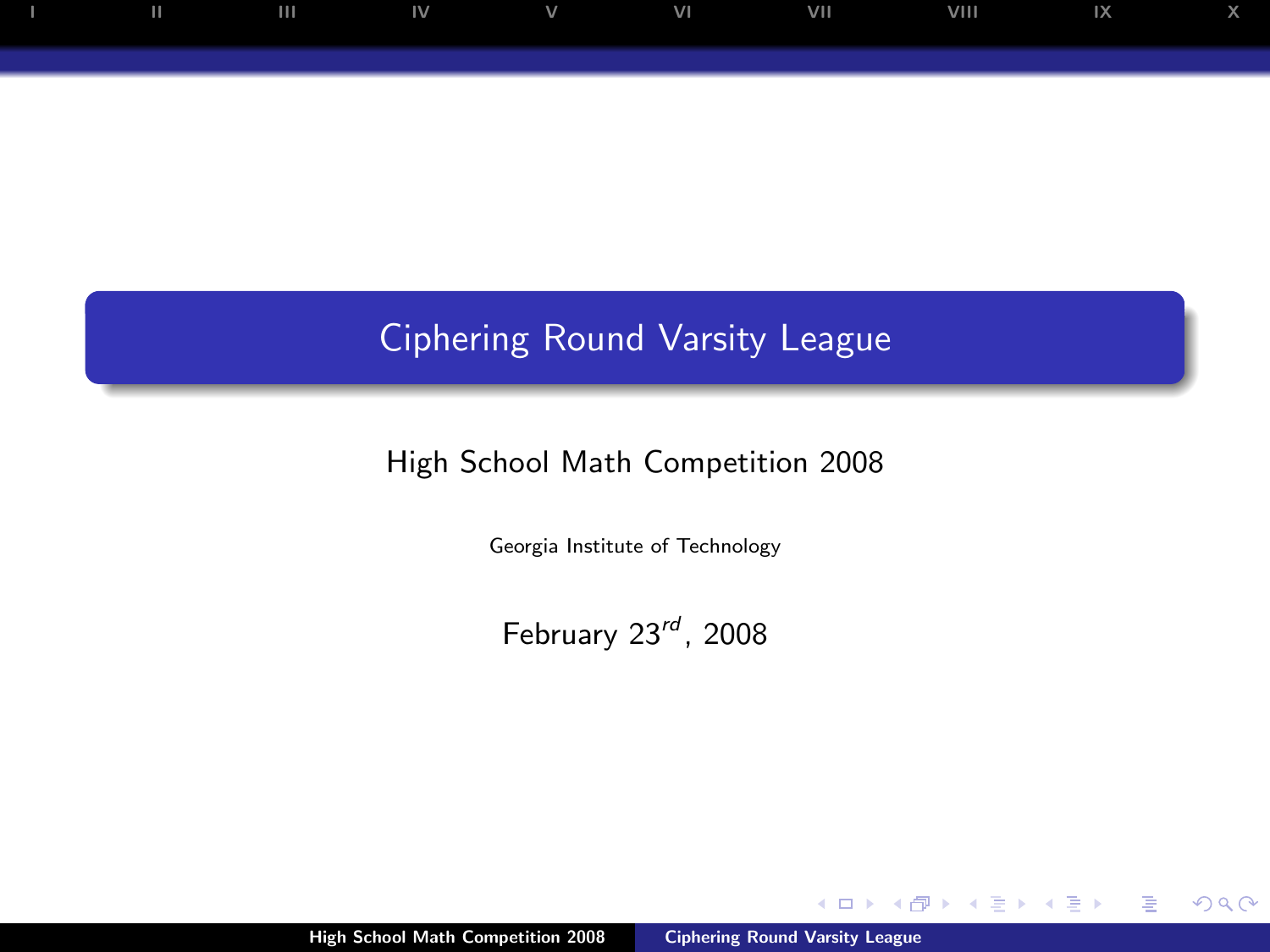

How many different squares of integer side length can be formed grouping together the cells (little squares in the grid) if each cell has side length 1.



<span id="page-1-0"></span> $QQ$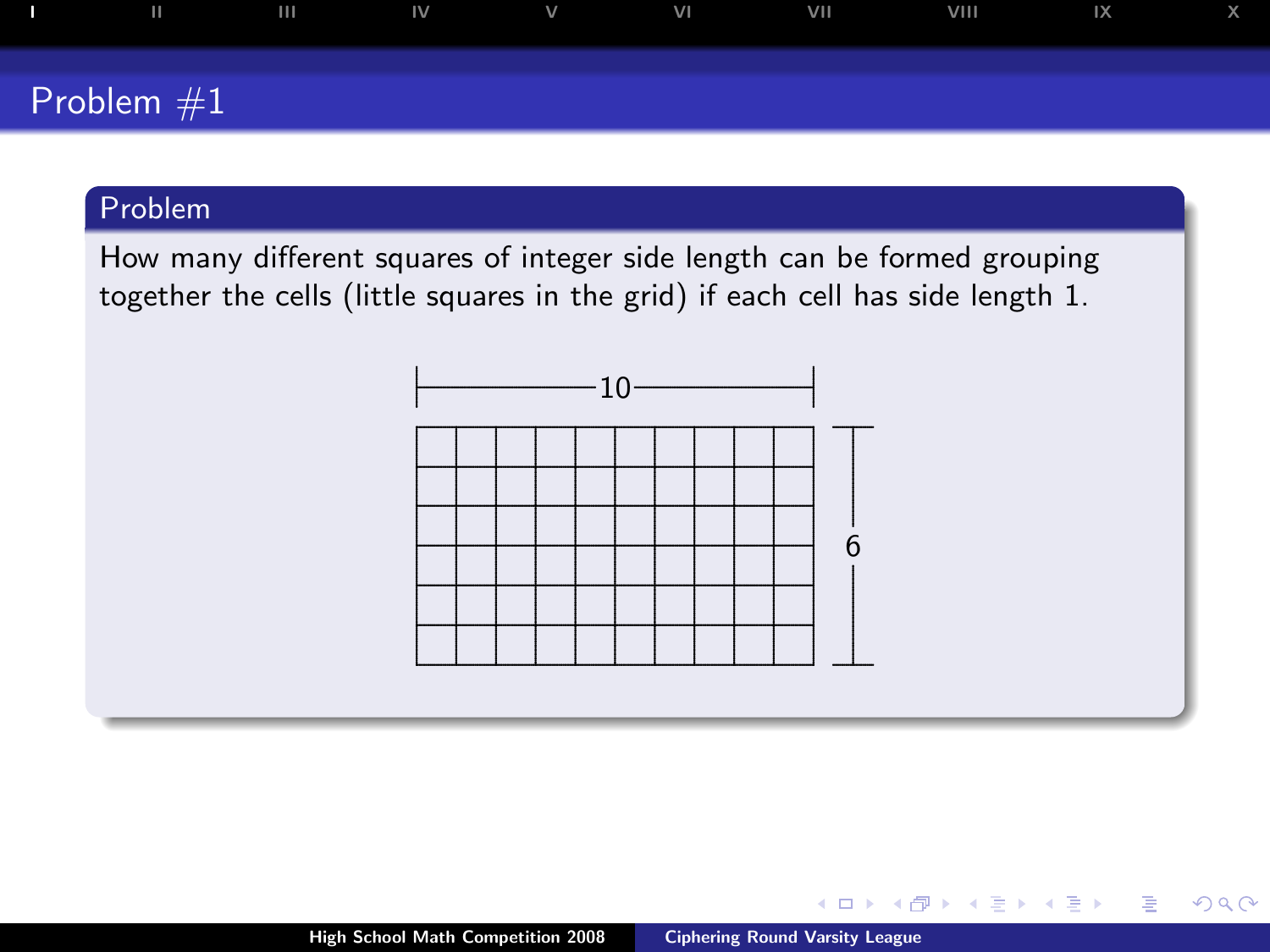

How many different squares of integer side length can be formed grouping together the cells (little squares in the grid) if each cell has side length 1.



#### Answer

$$
175 = 10 \cdot 6 + 9 \cdot 5 + 8 \cdot 4 + 7 \cdot 3 + 6 \cdot 2 + 5 \cdot 1
$$

 $\leftarrow$   $\Box$ 

←母

**B** 

÷.

 $\,$ 

 $\leftarrow \Xi \rightarrow$ 

Ξ

 $2Q$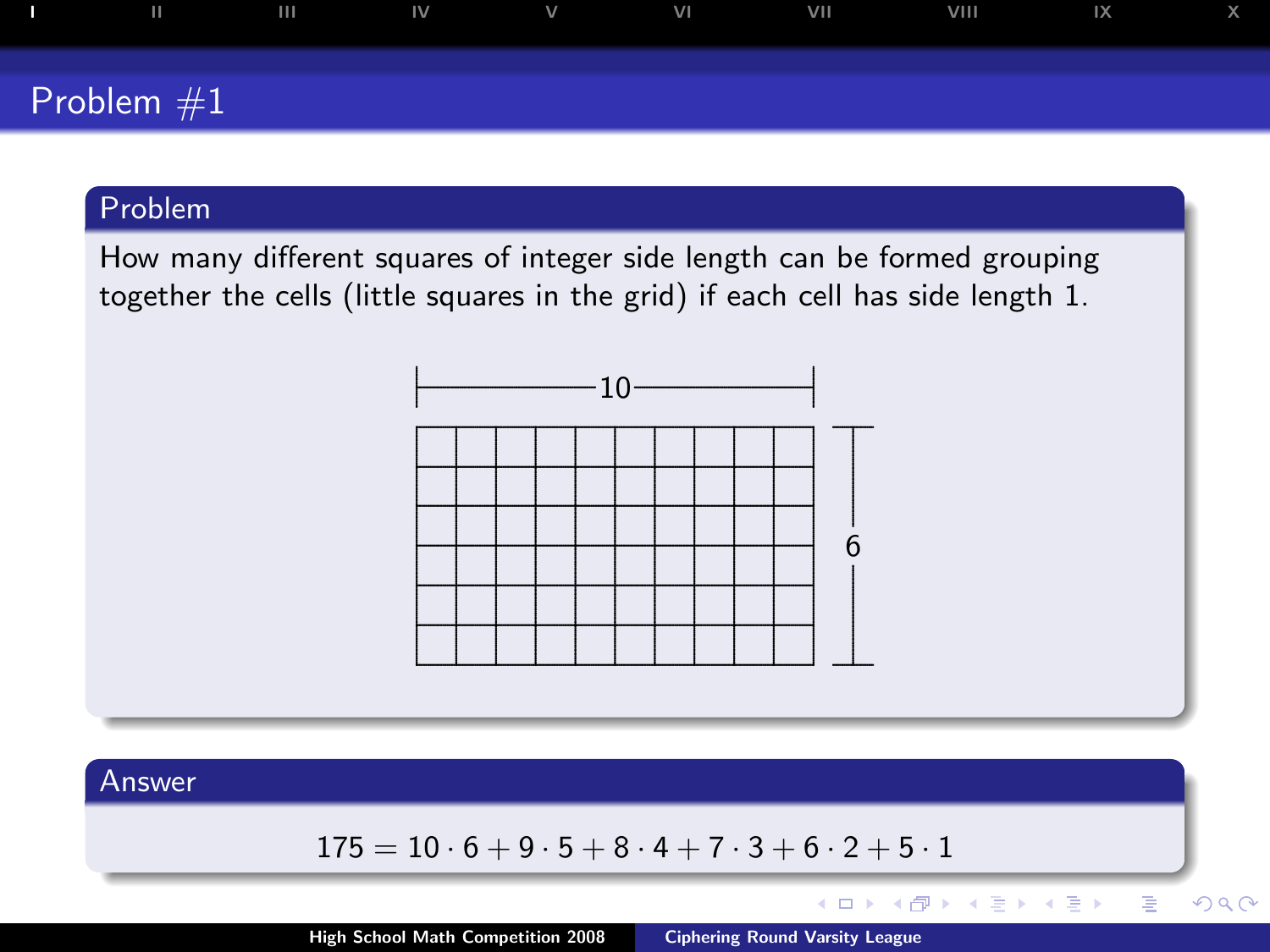

How many permutations of the name of the letters in the name

## "GEORGE P BURDELL"

are there? (Ignore the spaces!)

4日)

 $299$ 

<span id="page-3-0"></span>Þ

œ

∍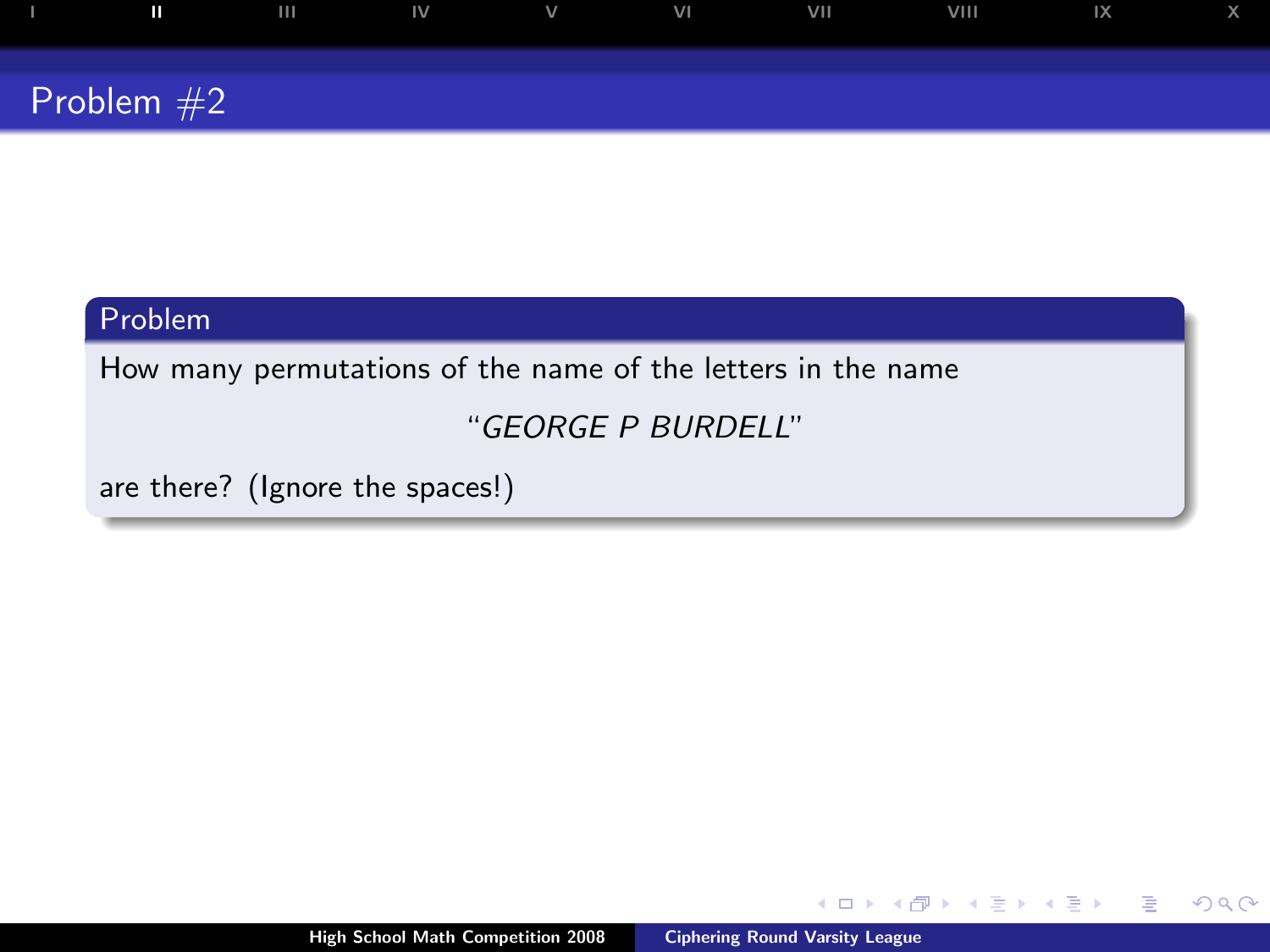| Ш            | $\mathbf{H}$ | $\mathsf{IV}$ | $\vee$ | VI | VII | <b>VIII</b> | 1X |  |
|--------------|--------------|---------------|--------|----|-----|-------------|----|--|
|              |              |               |        |    |     |             |    |  |
| Problem $#2$ |              |               |        |    |     |             |    |  |

How many permutations of the name of the letters in the name

## "GEORGE P BURDELL"

are there? (Ignore the spaces!)

| Answer |                        |  |
|--------|------------------------|--|
|        | $\frac{14!}{3!(2!)^3}$ |  |
|        | $\sim$<br>J:I          |  |

4日)

Þ

不良 下

∍

 $2Q$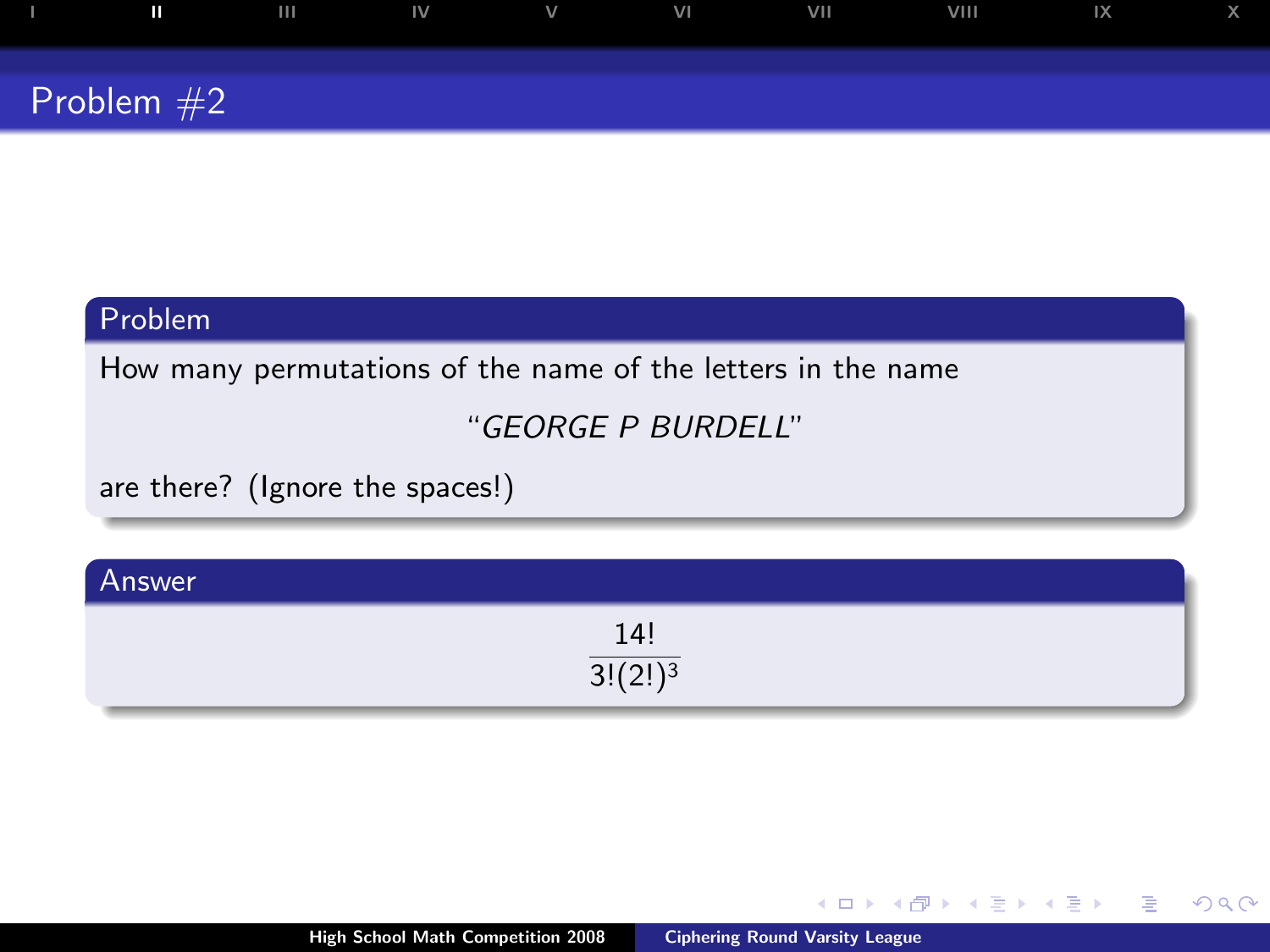

Find all the points  $(r, \theta)$ , with  $0 \leq \theta \leq \pi$ , where the curves  $r^2 = \sin \theta$  and  $r = 2 - \sin \theta$  intersect.

 $\leftarrow$   $\Box$   $\rightarrow$ 

a

<span id="page-5-0"></span>Þ

モミト

∍ ×.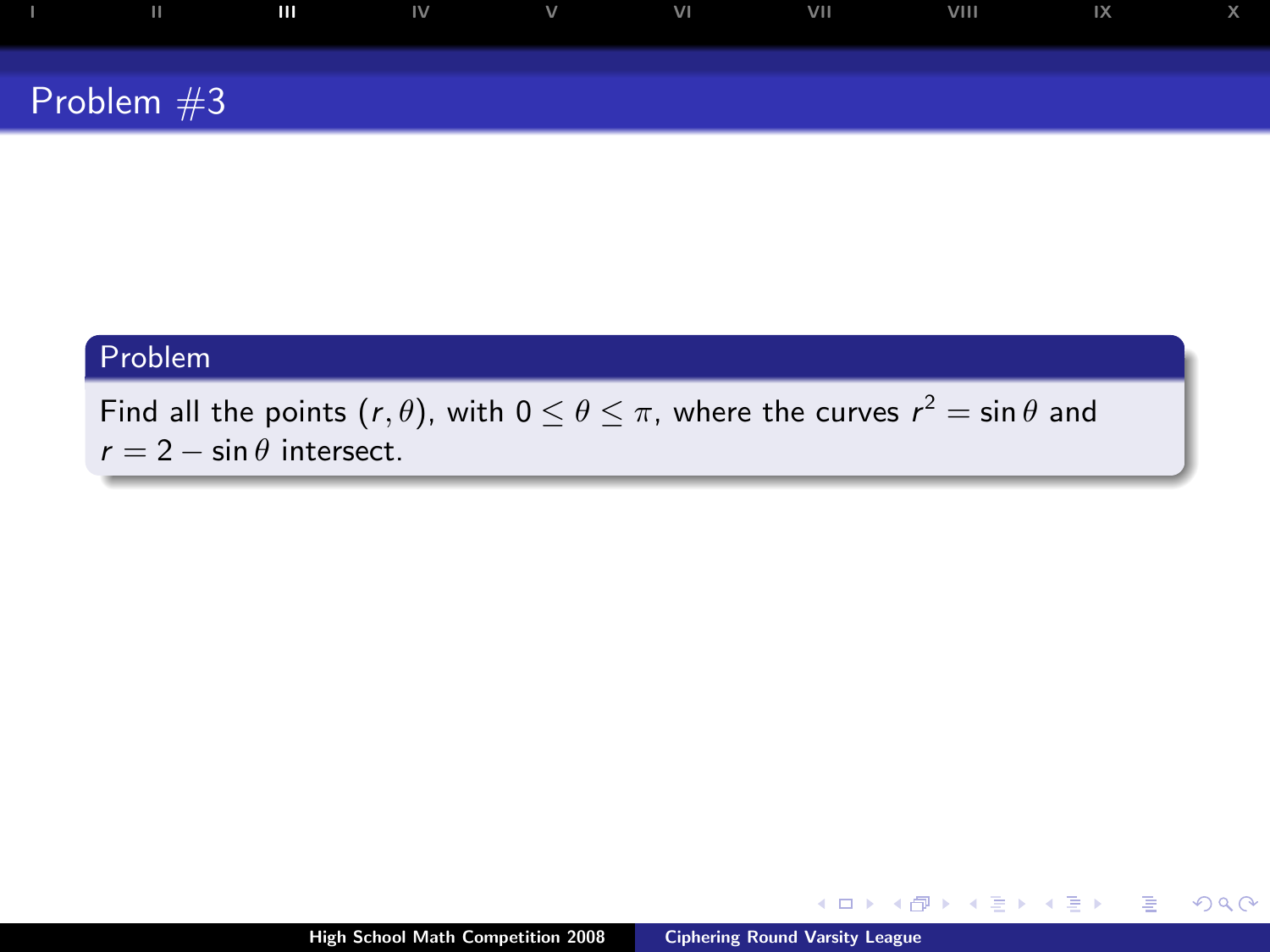

Find all the points  $(r, \theta)$ , with  $0 \leq \theta \leq \pi$ , where the curves  $r^2 = \sin \theta$  and  $r = 2 - \sin \theta$  intersect.

## Answer

$$
\left(1,\frac{\pi}{2}\right)
$$

 $\leftarrow$   $\Box$   $\rightarrow$ 

4 间

 $\Rightarrow$   $\rightarrow$ → 重 ト ÷.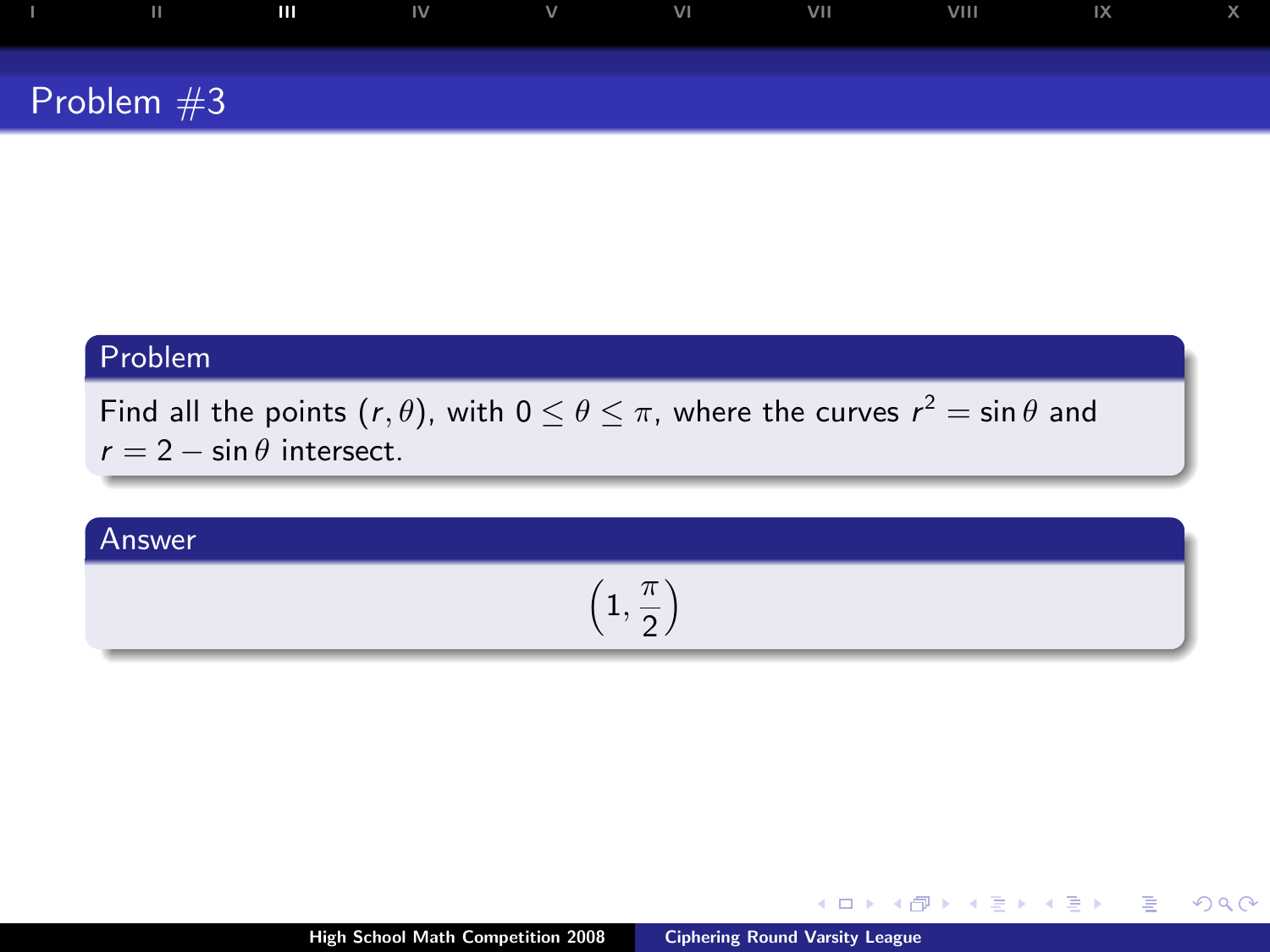| П            | $\mathbf{H}$ | IV | $\vee$ | VI | <b>VIII</b> | VIII | IX |  |
|--------------|--------------|----|--------|----|-------------|------|----|--|
| Problem $#4$ |              |    |        |    |             |      |    |  |

Find the simplified value of

 $6508^2 - 2492^2$  $\frac{3388}{4501^2 - 4499^2}$ .

 $\leftarrow$   $\Box$   $\rightarrow$ 

 $\leftarrow$  $\sim$ 画  $\mathbf{p}$  <span id="page-7-0"></span> $2990$ 

目

 $\leftarrow \Xi \rightarrow$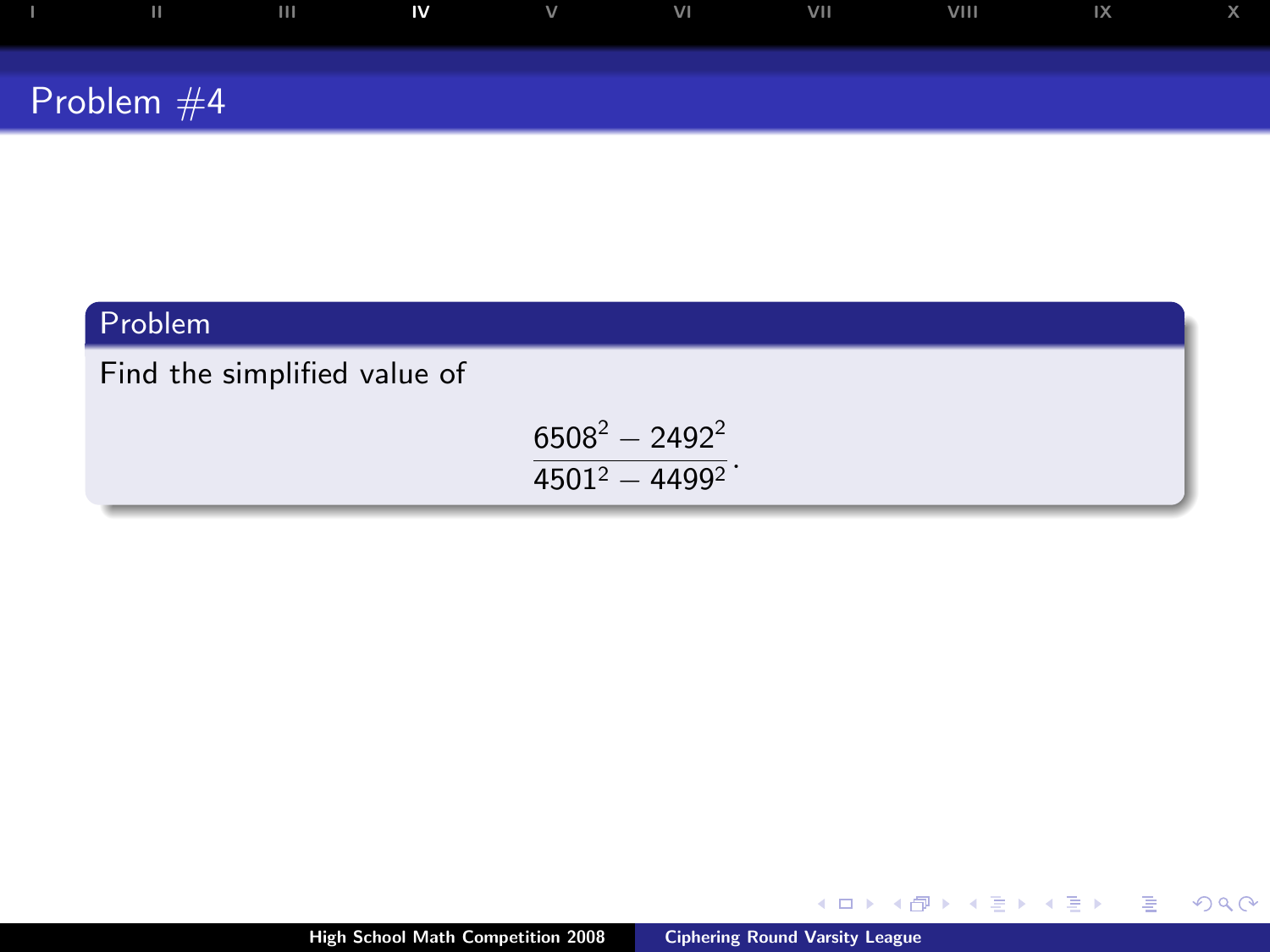| ш            | <b>TILL</b> | ZIV. | $\mathbf{V}$ | VI | VII | VIII | $\mathsf{IX}$ |  |
|--------------|-------------|------|--------------|----|-----|------|---------------|--|
| Problem $#4$ |             |      |              |    |     |      |               |  |

Find the simplified value of

 $6508^2 - 2492^2$  $\frac{3388}{4501^2 - 4499^2}$ .

## Answer

$$
\frac{6508^2-2492^2}{4501^2-4499^2}=\frac{(6508-2492)(6508+2492)}{(4501-4499)(4501+4499)}=2008
$$

 $\leftarrow$   $\Box$   $\rightarrow$ 

- 1 点  $\sim$ ∢ 重 ≯  $299$ 

G

 $\rightarrow$   $\Rightarrow$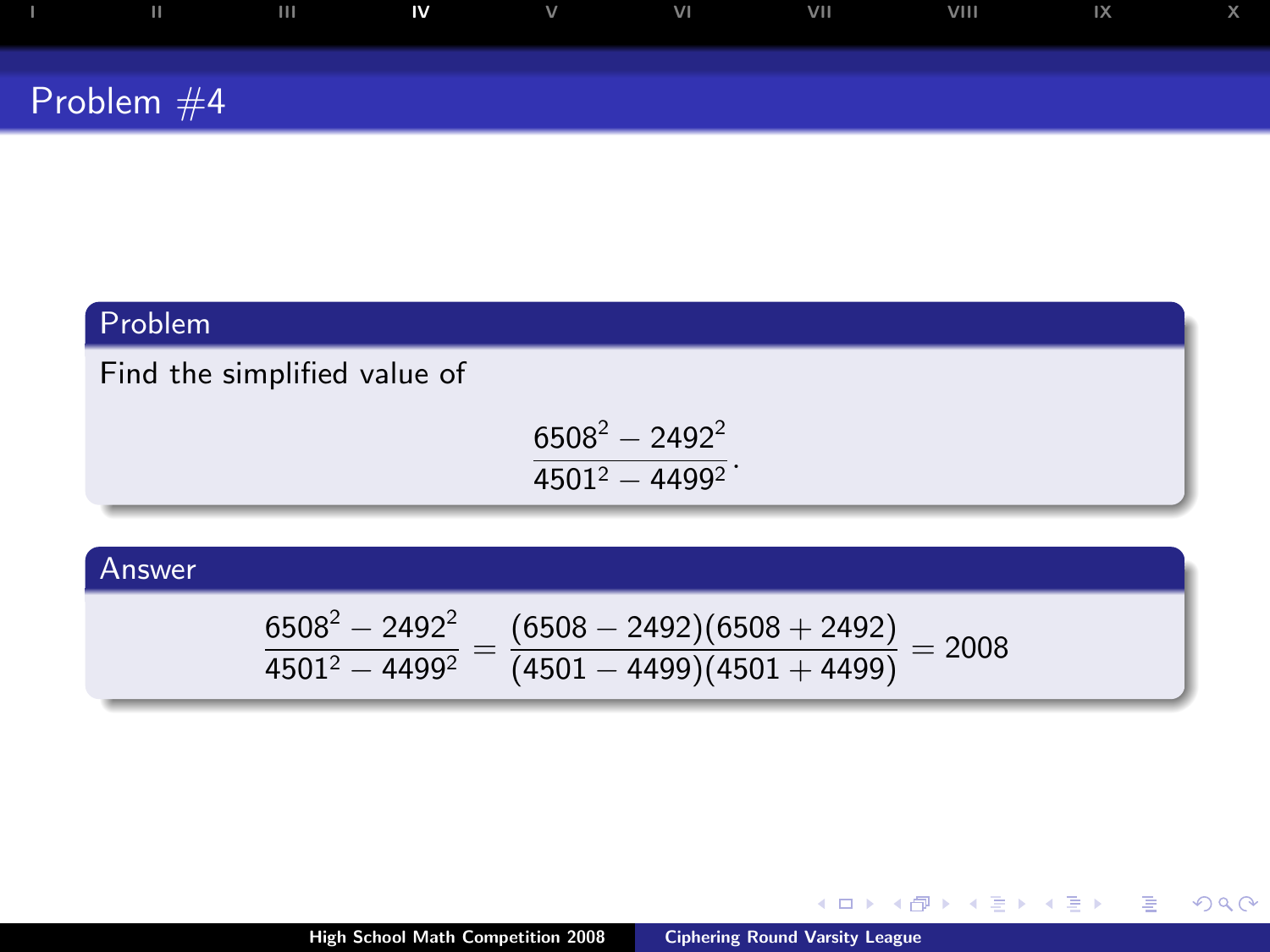

 $\Gamma$  is a circle with radius r. It is inscribed in a 60 $\degree$  sector of a circle with radius  $R.$  Find  $R/r.$ 



 $\leftarrow$   $\Box$ 

 $2Q$ 

<span id="page-9-0"></span>∍

Þ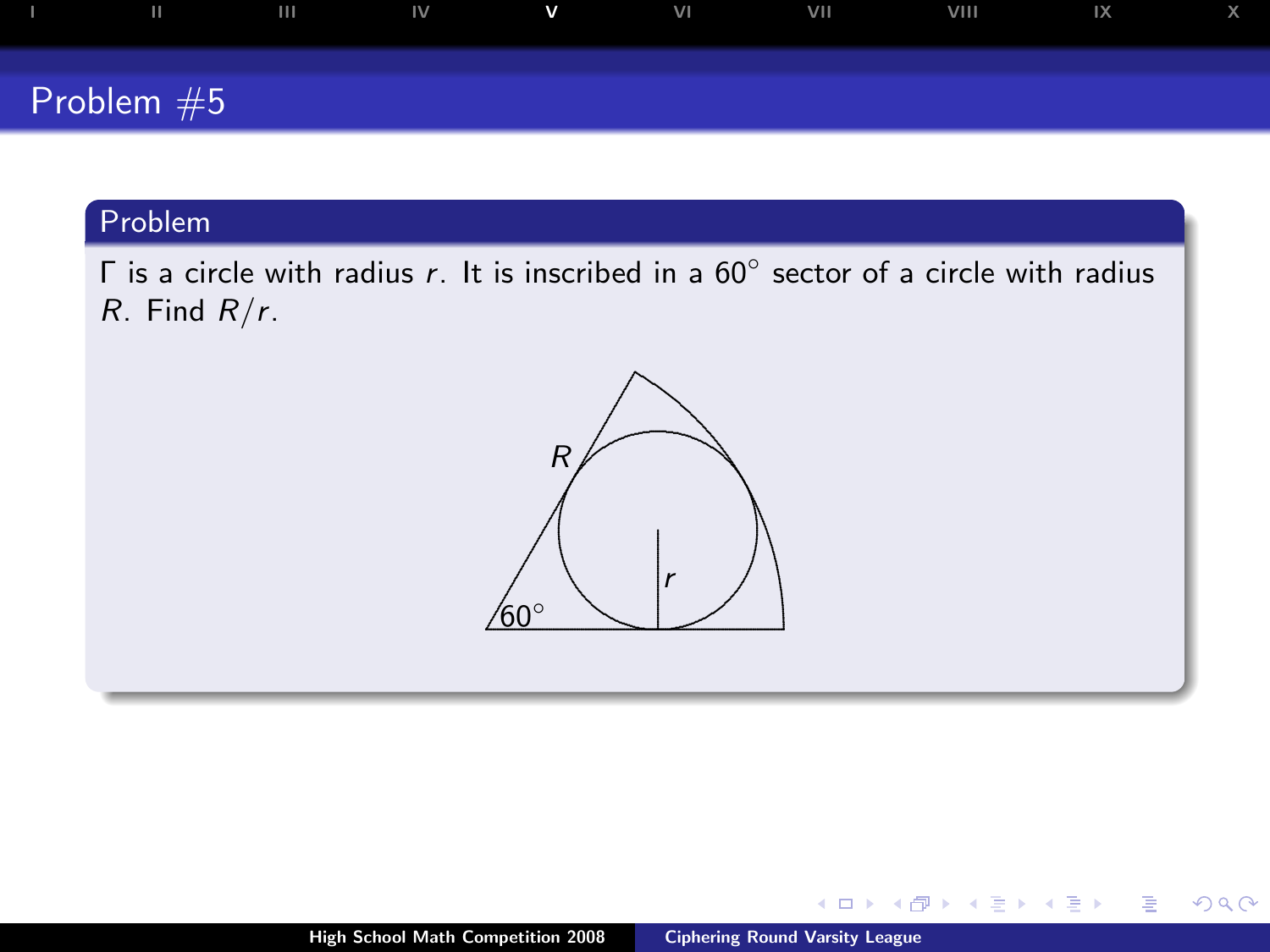

 $\Gamma$  is a circle with radius r. It is inscribed in a 60 $\degree$  sector of a circle with radius  $R.$  Find  $R/r.$ 



#### Answer

$$
R/r = 3
$$

 $\leftarrow$   $\Box$ 

 $2Q$ 

Þ

Þ

×

∍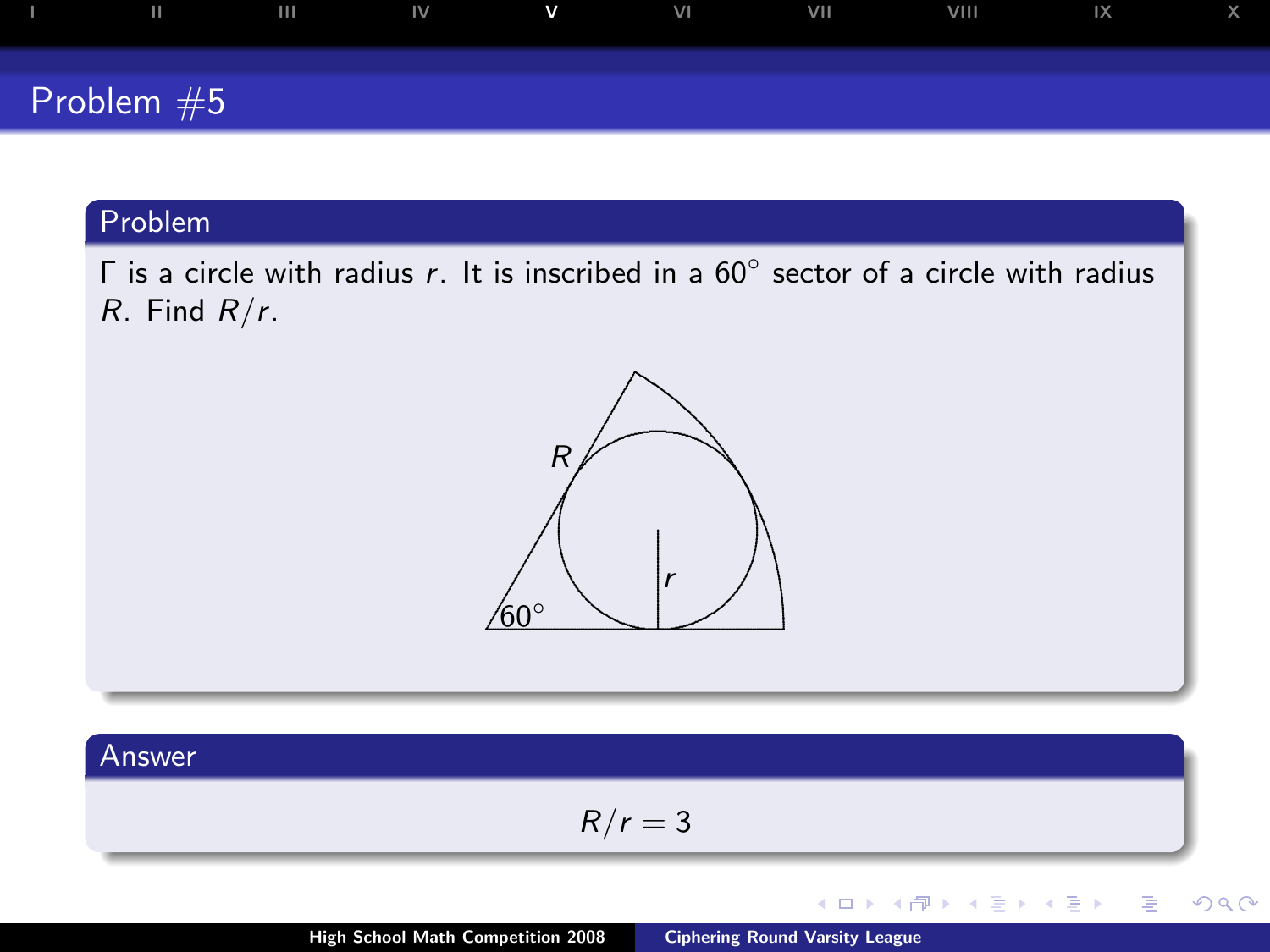| $\mathbf{H}$ | $\mathbf{H}$ | $\overline{\mathsf{IV}}$ | V | V <sub>1</sub> | VII | VIII | IX |  |
|--------------|--------------|--------------------------|---|----------------|-----|------|----|--|
| Problem $#6$ |              |                          |   |                |     |      |    |  |

Given that  $a, b, c$  and  $d$  are positive integers and that

$$
a+\frac{1}{b+\frac{1}{c+\frac{1}{d}}}=\frac{181}{42},
$$

find  $a + b + c + d$ .

 $\leftarrow$   $\Box$   $\rightarrow$ 

4 高 ∍  $\mathcal{A}^{\pm}$ ヨト ×

<span id="page-11-0"></span>Þ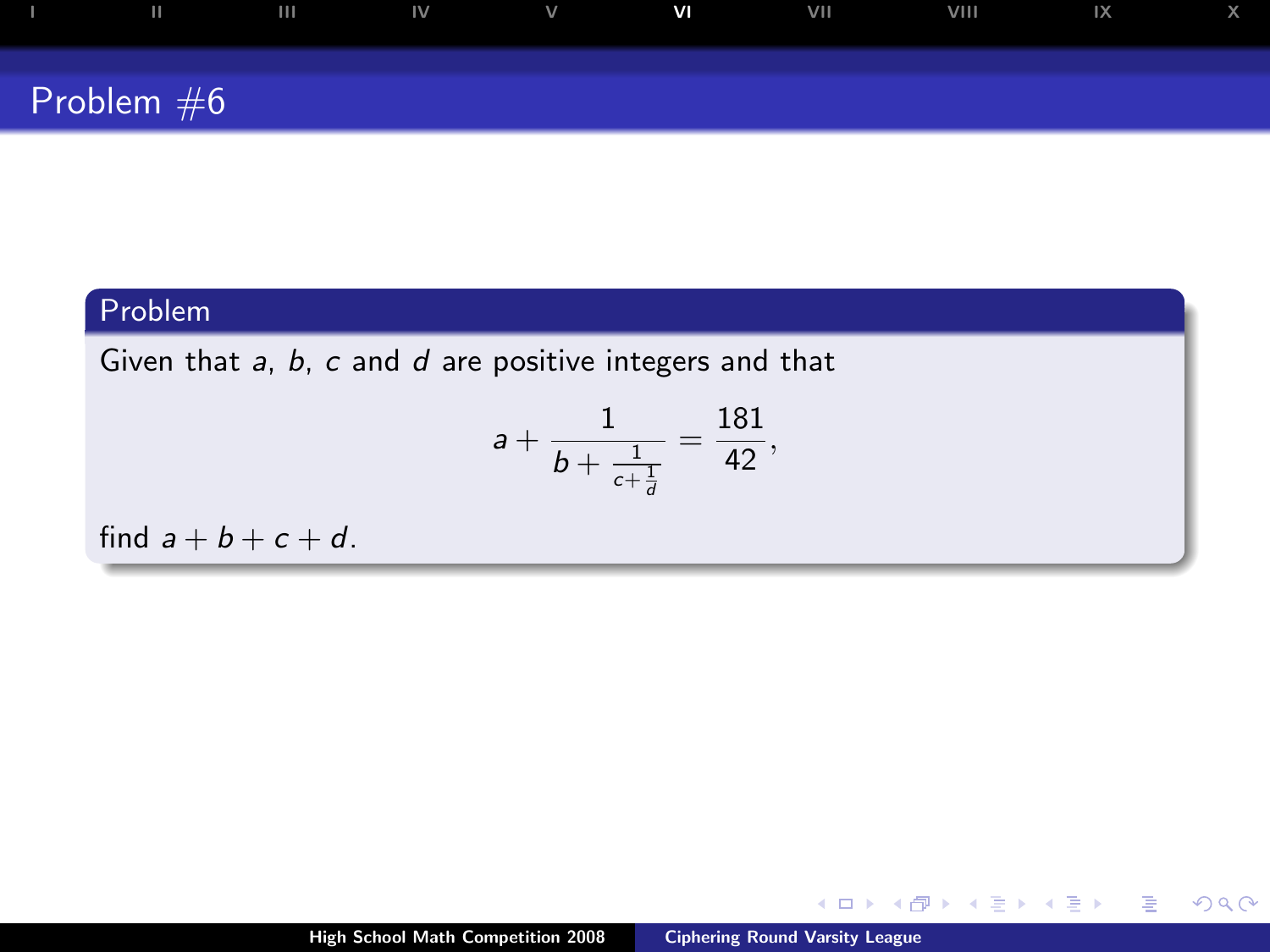| ш            | $\mathbf{H}$ | $\mathbb{N}$ | $\mathsf{V}$ | V <sub>1</sub> | VII | VIII | $\mathsf{I} \mathsf{X}$ |  |
|--------------|--------------|--------------|--------------|----------------|-----|------|-------------------------|--|
|              |              |              |              |                |     |      |                         |  |
| Problem $#6$ |              |              |              |                |     |      |                         |  |

Given that  $a, b, c$  and  $d$  are positive integers and that

$$
a+\frac{1}{b+\frac{1}{c+\frac{1}{d}}}=\frac{181}{42},
$$

find  $a + b + c + d$ .

#### Answer

 $4 + 3 + 4 + 3 = 14$ 

 $\leftarrow$   $\Box$   $\rightarrow$ 

 $\leftarrow$  $\sim$  $\leftarrow$   $\equiv$   $\rightarrow$ 

 $\rightarrow$   $\equiv$   $\rightarrow$ 

Þ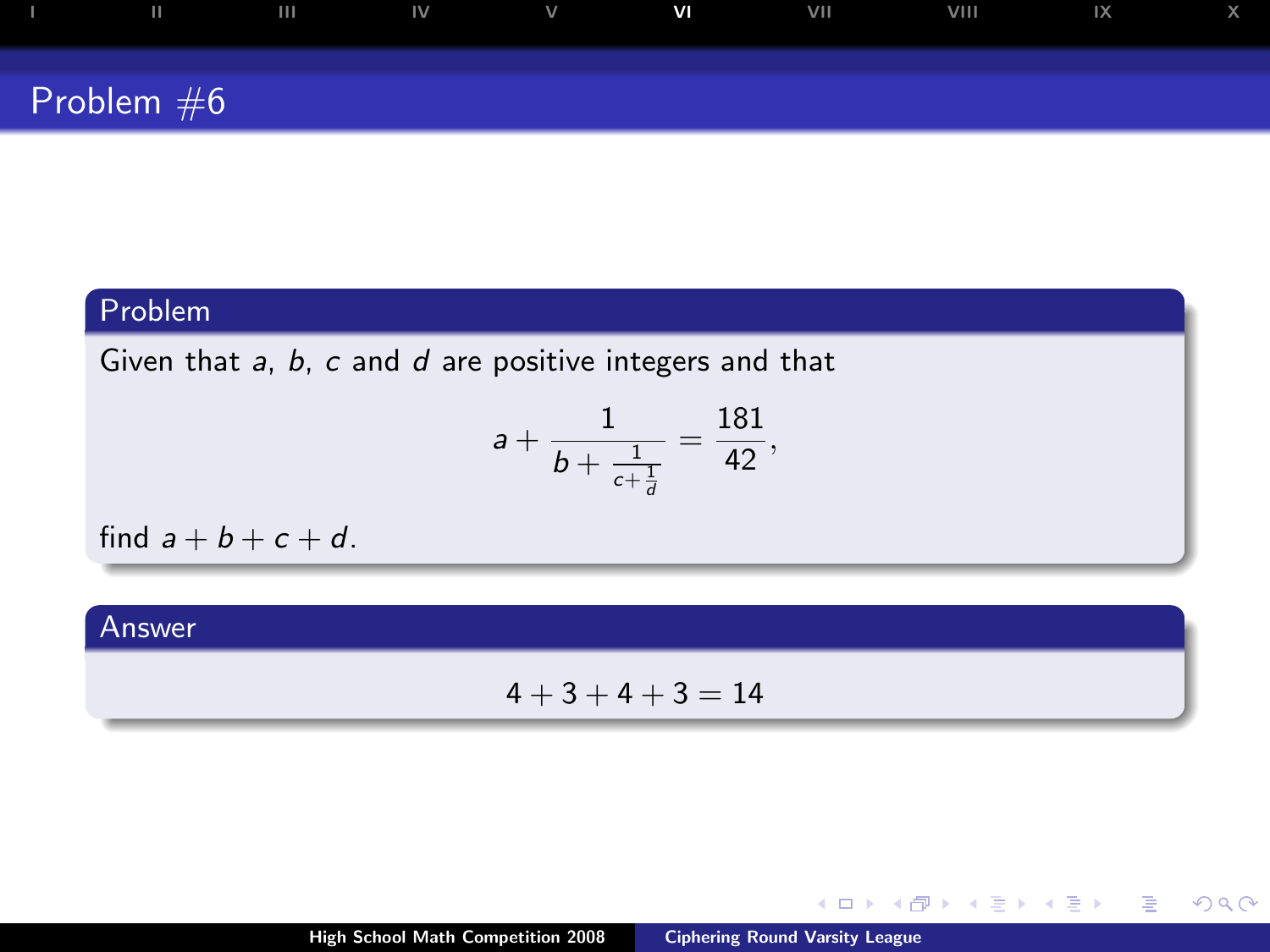| ш             |  | $IV$ $V$ | VI. | VII | VIII | $\mathbb{R}$ and $\mathbb{R}$ |  |
|---------------|--|----------|-----|-----|------|-------------------------------|--|
|               |  |          |     |     |      |                               |  |
| Problem $#7/$ |  |          |     |     |      |                               |  |

If  $a, b, 10, c, d$  are in geometric progression, find  $abcd$ .

 $\leftarrow$   $\Box$   $\rightarrow$ 

 $\leftarrow$  $\sim$ ÷.  $\mathbf{p}$ モミト <span id="page-13-0"></span>Þ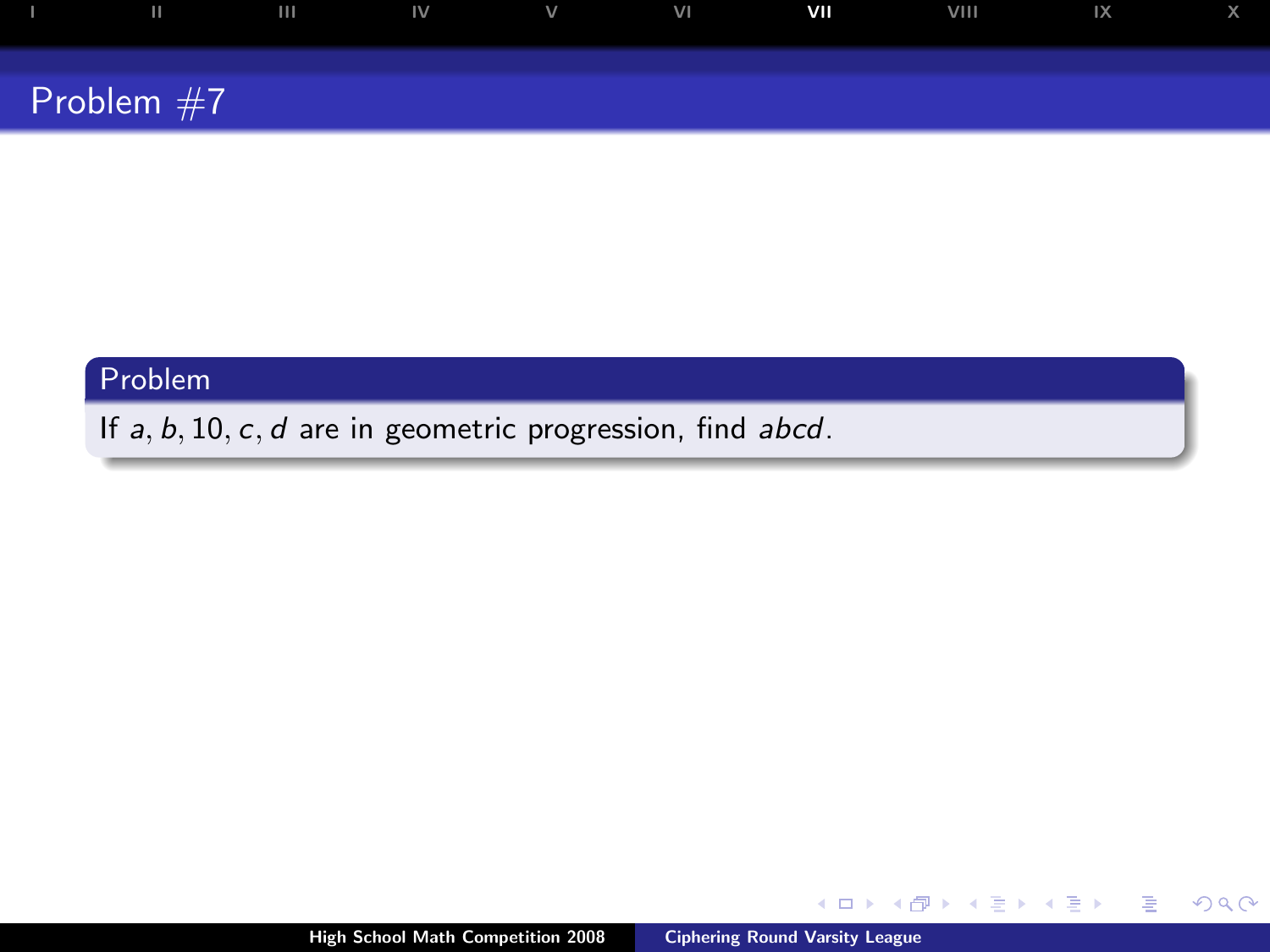| ш            | $\mathbf{III}$ | $\blacksquare$ | $\mathsf{V}$ | VI | VII | VIII | 1X |  |
|--------------|----------------|----------------|--------------|----|-----|------|----|--|
|              |                |                |              |    |     |      |    |  |
| Problem $#7$ |                |                |              |    |     |      |    |  |

If  $a, b, 10, c, d$  are in geometric progression, find  $abcd$ .

## Answer

$$
\mathit{abcd}=10^4=10,000
$$

 $\leftarrow$   $\Box$ 

4 间  $\mathbf{p}$ ÷.  $\mathbf{p}$ モミト Þ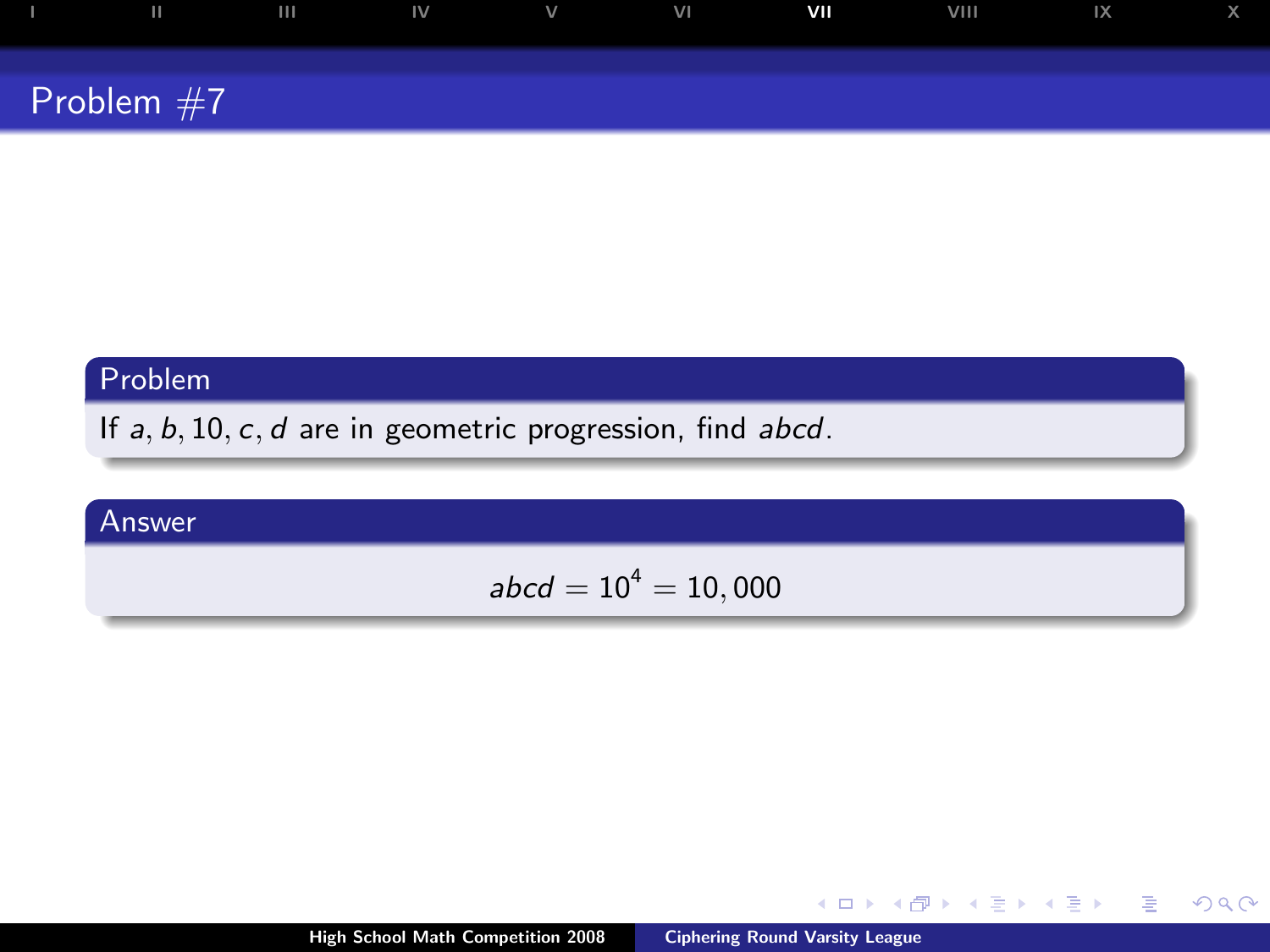

Find the center of mass of the collection of points  $\{A, B, C, D, E\}$  if A, C and E each have mass M and B and D each have mass  $2M$ 



 $-10.5$ 

 $299$ 

<span id="page-15-0"></span>э

э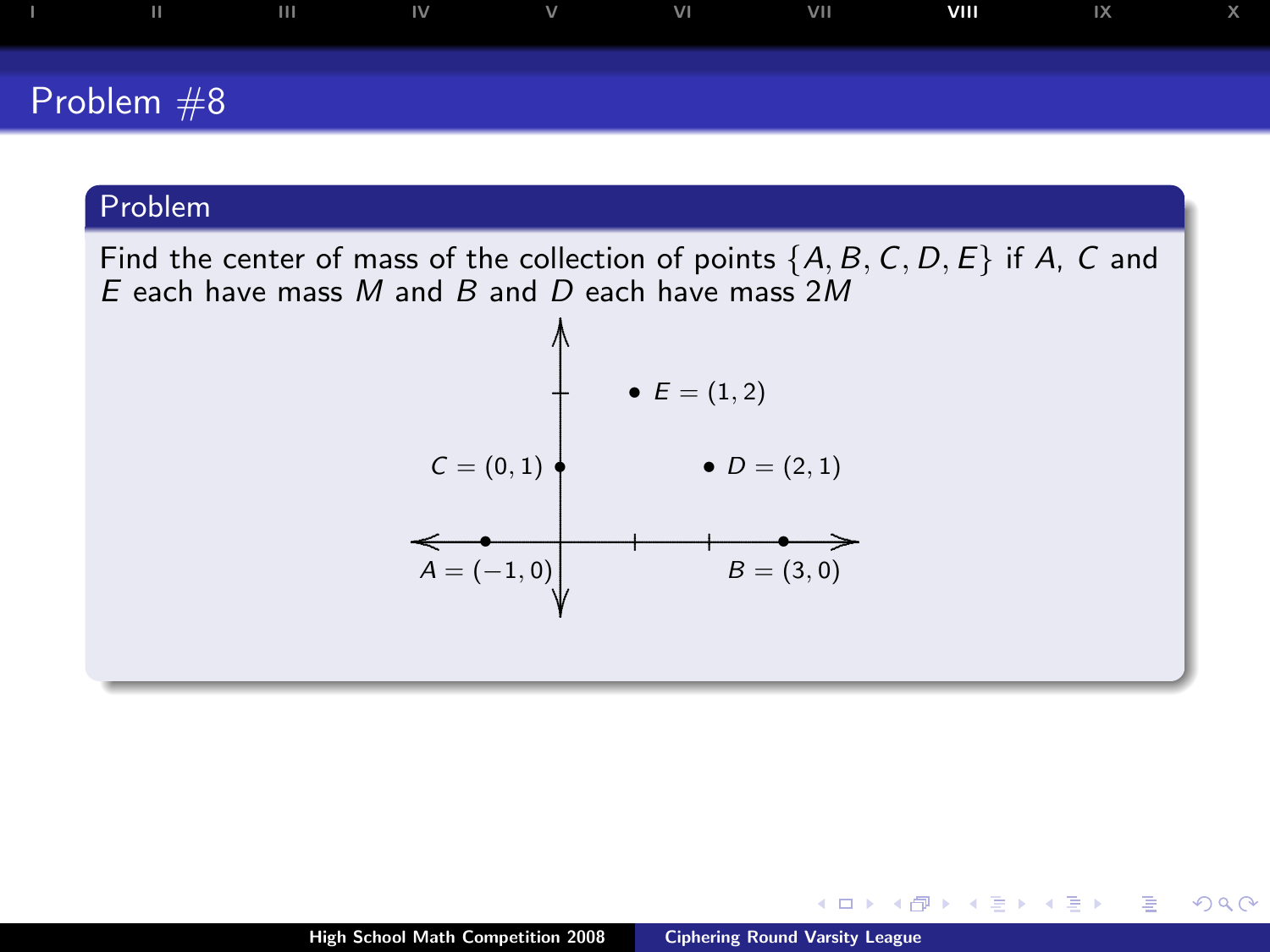

Find the center of mass of the collection of points  $\{A, B, C, D, E\}$  if A, C and E each have mass M and B and D each have mass  $2M$ 



Answer

$$
\left(\frac{10}{7},\frac{5}{7}\right)
$$

 $\leftarrow$   $\Box$ 

<唐→

← 向→

비둘 게

ă

つへへ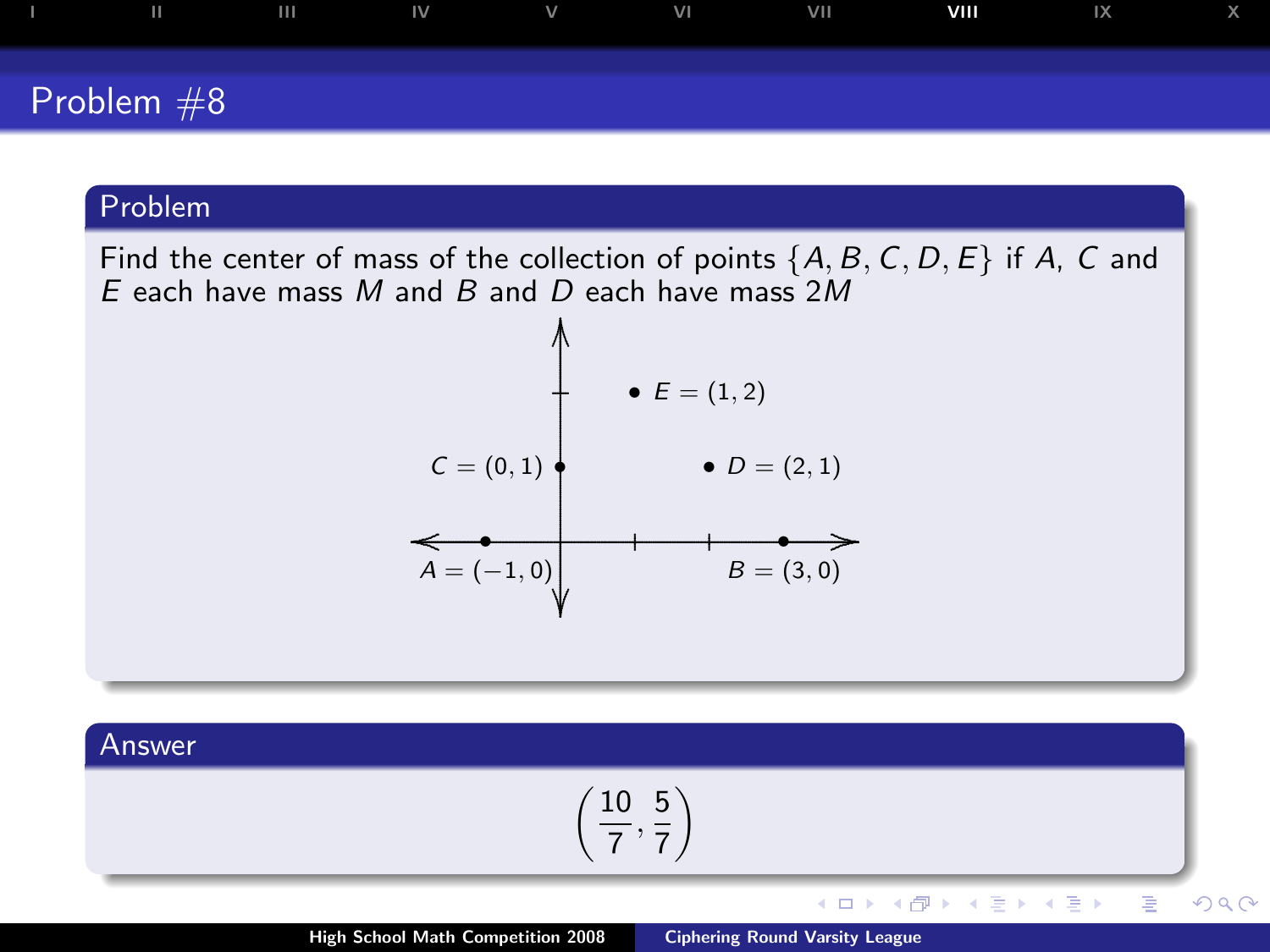

Of the 8-letter strings in which each letter is either  $A$  or  $B$ , how many contain the pattern ABBA exactly once?

 $\leftarrow$ 

 $299$ 

<span id="page-17-0"></span>∍

Þ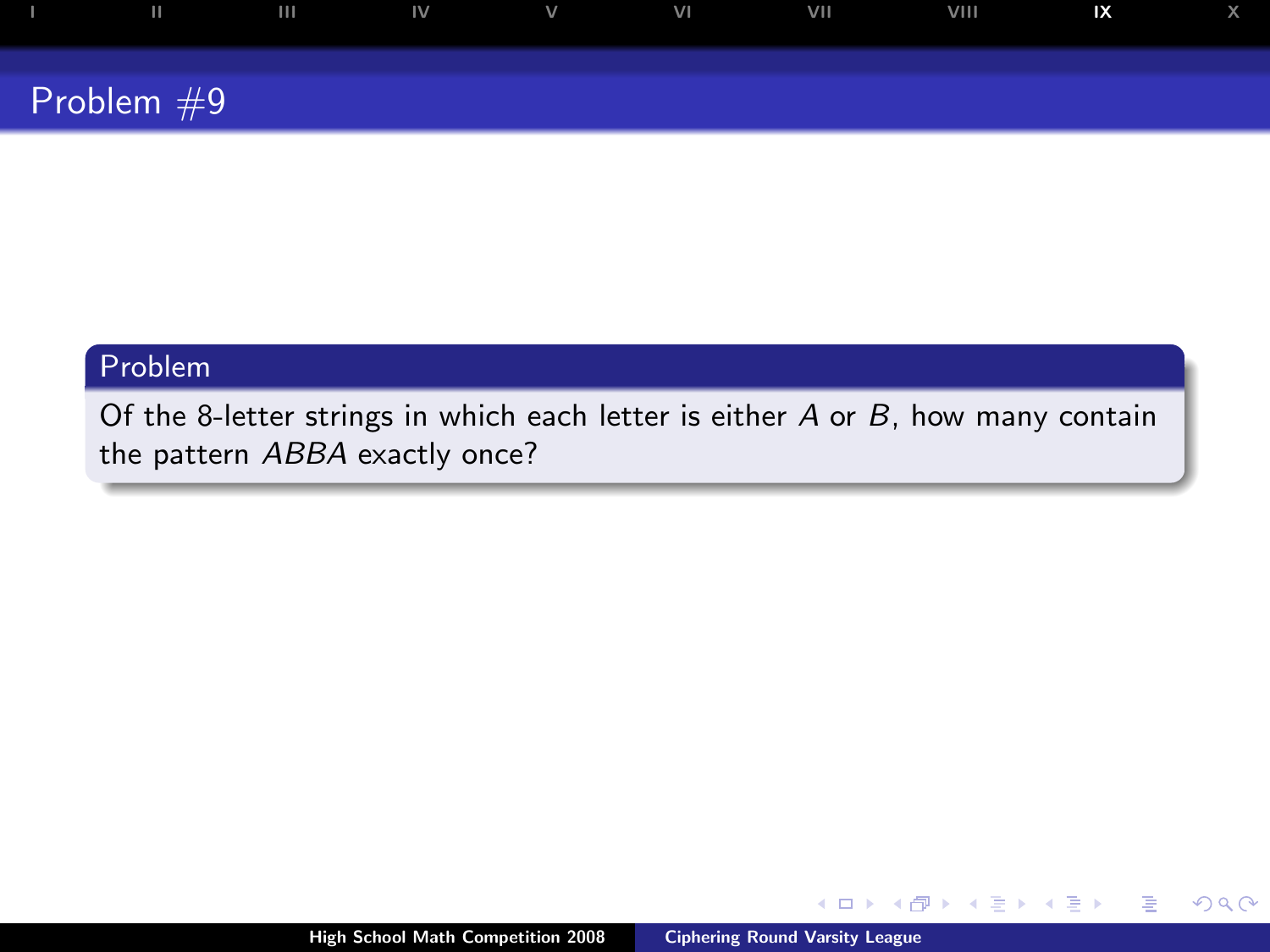| Ш            | $\mathbf{H}$ | IV | $\vee$ | VI | <b>VII</b> | VIII | IX |  |
|--------------|--------------|----|--------|----|------------|------|----|--|
| Problem $#9$ |              |    |        |    |            |      |    |  |

Of the 8-letter strings in which each letter is either A or B, how many contain the pattern ABBA exactly once?

## Answer

70

4日)

Þ

重

 $2Q$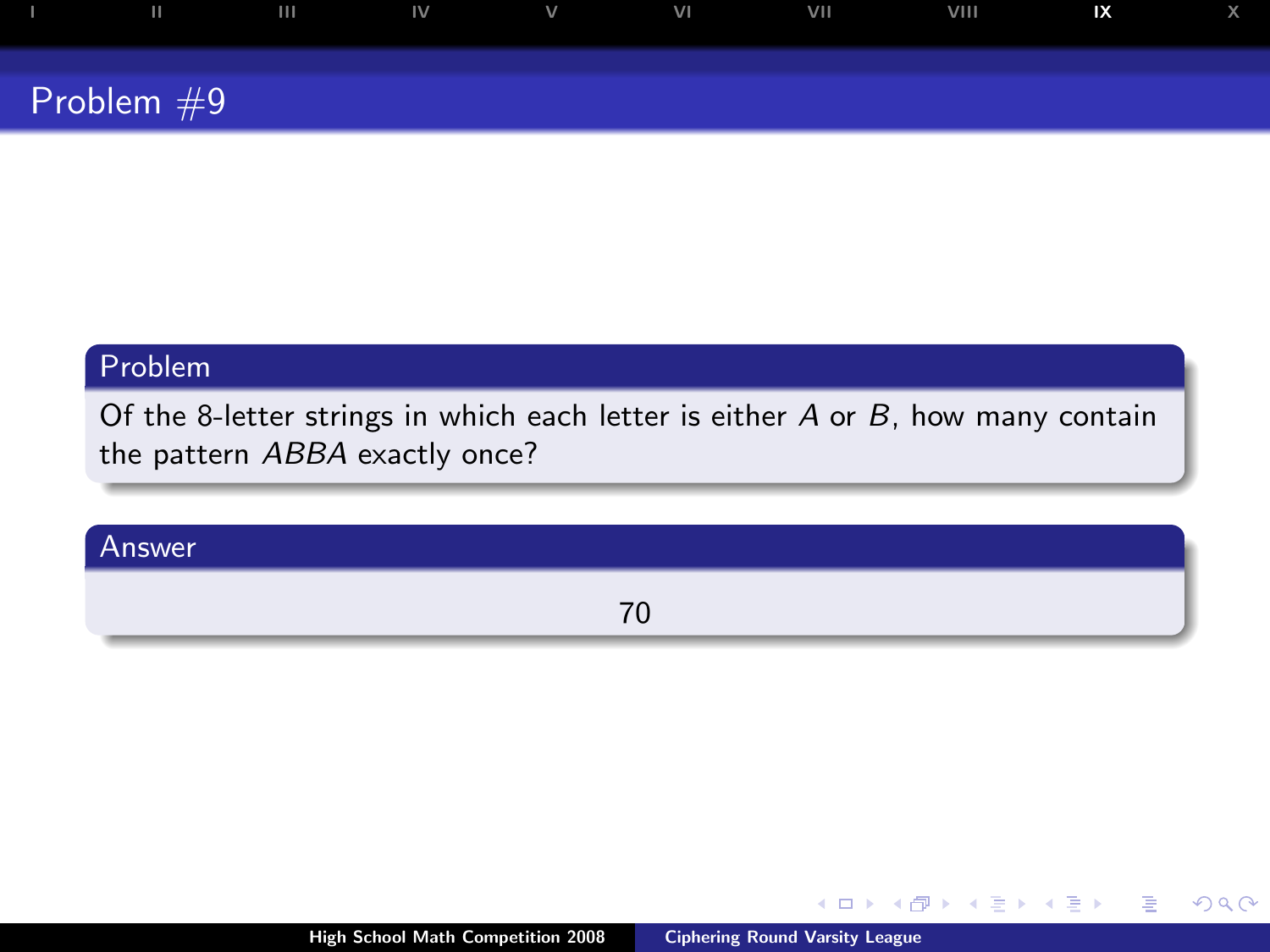|               | $\mathbf{H}$ | IV | $\vee$ | VI | VII | <b>VIII</b> | IX |  |
|---------------|--------------|----|--------|----|-----|-------------|----|--|
| Problem $#10$ |              |    |        |    |     |             |    |  |

Given the following binary numbers:

| a <sub>1</sub> |          | 101      |
|----------------|----------|----------|
| a              | $\equiv$ | 1011     |
| aз             |          | 10111    |
| a <sub>4</sub> | ᆖ        | 101111   |
| a <sub>5</sub> | =        | 1011111  |
| a <sub>6</sub> | $\equiv$ | 10111111 |

Evaluate  $\sum_{k=1}^{6} a_k$ , and express your answer in base 10.  $\overline{k-1}$ 

4日)

 $2Q$ 

<span id="page-19-0"></span>∍

重

∍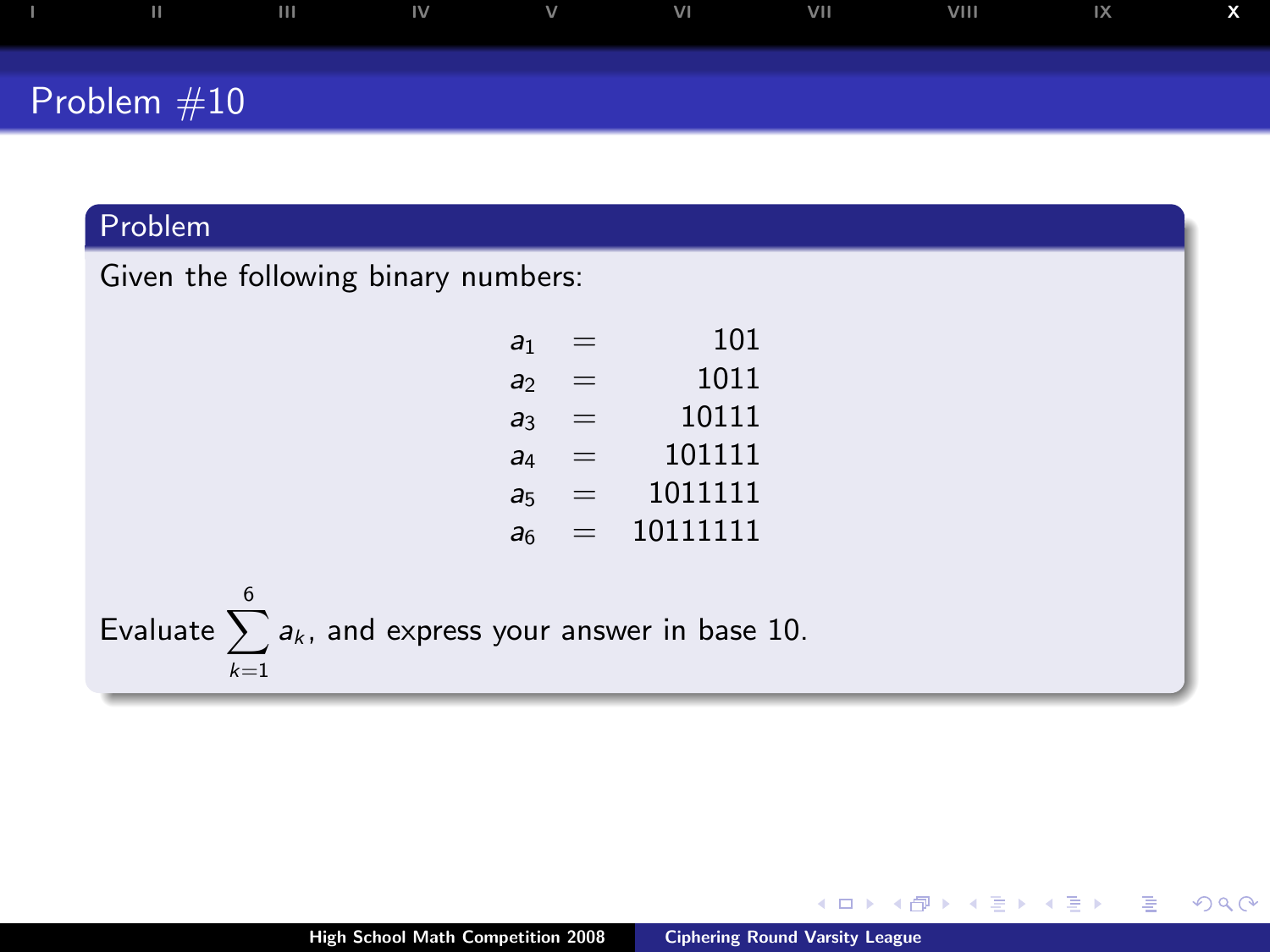| $\mathbf{H}$  | ШL | $\mathsf{IV}$ | V | VI | VII | VIII | IX |  |
|---------------|----|---------------|---|----|-----|------|----|--|
| Problem $#10$ |    |               |   |    |     |      |    |  |

Given the following binary numbers:

| a <sub>1</sub> |          | 101      |
|----------------|----------|----------|
| a              | ═        | 1011     |
| aз             |          | 10111    |
| aд             | ᆖ        | 101111   |
| a5             | $\equiv$ | 1011111  |
| aб             | =        | 10111111 |

Evaluate  $\sum_{k=1}^{6} a_k$ , and express your answer in base 10.  $\overline{k-1}$ 

#### Answer 372  $2Q$  $\leftarrow$ ∍ ∍